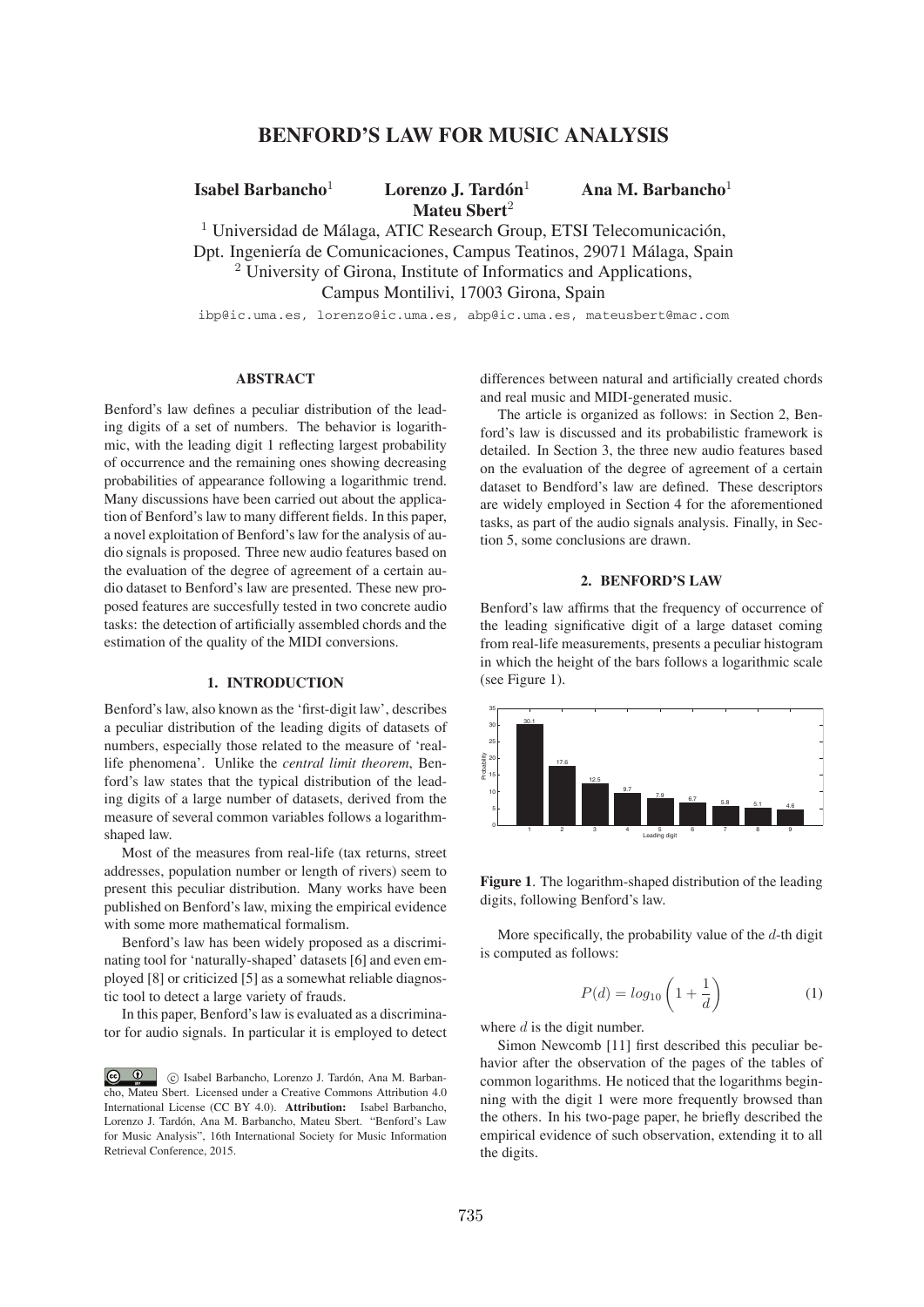However, his work remained unknown for several years. In 1938, the *General Electric* physicist Frank Benford, apparently unaware of Newcomb's paper, formalized the same observations with a more consistent article published by the American Philosophical Society [4]. He included the formalization of the same law and a large amount of observations of real-life phenomena gathered during several years of research.

The rigorous mathematical discussion of the law was tackled several years after, and it is currently a matter of question. In 1976, the mathematician Ralph Raimi wrote about the mathematical explanation of the law, citing the 'scale-invariance' as one of the possible keys for interpretation of the phenomenon [14]. Theodore Hill [7], in 1995, described the statistical derivation of the law, while in 1997, Stephen Smith [15], in his book "The Scientist and Engineer's Guide to Digital Signal Processing" presented a rigorous complete description, under the point of view of the signal processing.

Nowadays, Benford's law is a well defined probabilistic problem, and it has been demonstrated that it is based on an intrinsic property of a large number of real-life datasets. According to the central limit theorem [13], the distribution of a certain measure of a quantity follows a normal distribution. The larger the amount of data, the closer the fit of the sample histogram to the Gaussian distribution. Nevertheless, when a single measure is iteratively repeated, its variance tends to be steady and to robustly define the range of variability of the quantity measured. Usually, it limits the width of the distribution to few orders of magnitude. In fact, it is infrequent that a series of iterative measures of the same variable could span across a wide range of values.

Also, if we multiply groups of random numbers, each following a normal distribution, we will obtain a new dataset following the so called 'log-normal' distribution [9]. Its name derives from the dome-shaped histogram that this kind of distribution shows, when it is represented on a logarithmic scale. In log-normal distributions, 95% of the values are distributed within the mean  $\mu$  minus twice the standard deviation  $\sigma$  and the mean  $\mu$  plus twice the standard deviation  $\sigma$ , on the logarithmic scale. This leads to an accumulation of values on the left edge of the distribution, on the linear scale [15]. Actually, in log-normal distributions the median is lower than the mean and they present large positive values of skewness [9] (see Figure 2).

The fact that the log-normal distribution usually derives from the combination of normally distributed variables, leads one to assume that, in nature, it is as common as the normal distribution [15]. Most of the datasets of real-life variables are log-normally distributed, especially those with only-positive values, where the intrinsic limitation leads to an increase of probability around the smallest values. Most of these datasets follow Benford's law. In environmental pollutants datasets, for instance, most of the measures are typically very low and only few of them are larger than their mean. Moreover, these variables are typically only positive, but they usually show very low values, very close to zero. This leads to a compression of the



(b) The histogram of a log-normal shaped dataset (logarithmic axis).

**Figure 2**. An example of log-normal shaped dataset in linear and logarithmic axis. The median and the mean are represented with continuous and dashed line, respectively. Note that the median and the mean coincide when the histogram is spaced on the logarithmic axis (the distribution is normally-shaped). The histogram bins have been equally spaced on the logarithmic axis, such to define a constant width of the bars.

histogram toward the minimum, resulting in a typical lognormal distribution.

Nevertheless, the shape of the histogram is not sufficient to be an index of the degree of fit to Benford's law. Usually, the log-normal distributions derived from the combination of multiple normal distributions (with different widths) are broader than them, because of the larger range of variability they present. In fact, it is the width of these kinds of distributions, that is key to understand their relation to Benford's law. Smith [15] shows how the degree of fit to the law of a certain dataset is a mere question of distribution width. The broader the distribution of the data, the more accurate the fit to the theoretical law.

This is a very important issue, related to the data manipulation by humans. The most common way to systematically extract the leading digit of a number is to multiply or divide it by ten, until it reaches a value between 1 and 9*.*9 periodic. In particular, the number must be divided by 10, if it is higher than 10 and multiplied by 10, if it is lower than 1.

Thus, for instance, the number 0*.*00567 will be multiplied by 10 three times to obtain the number 5*.*67, whose integer part (5) is taken into account as the leading digit. Similarly, for the number 7865, it has to be divided by 10 three times to obtain 7*.*865, and the correspondent leading digit (7).

This 'human-driven' mechanism is primarily responsible for dependence of the distribution of the leading digits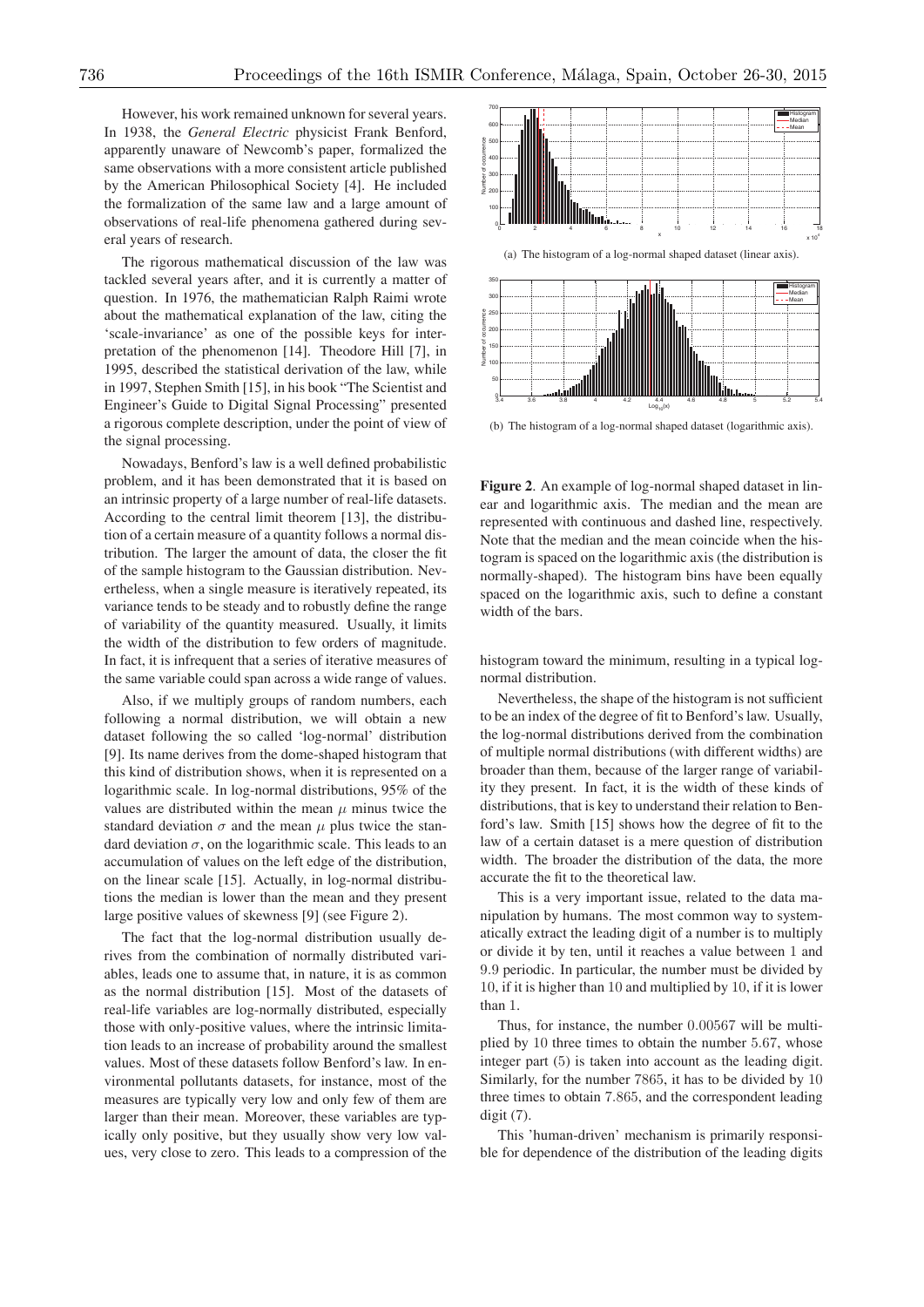on the logarithmic law [15]. Hence, the amount of dependence, namely the degree of fit to Benford's law, depends on the broadness of the original data distribution. If the data span across a large number of orders of magnitudes, with respect to unity, they will need several steps of multiplications/divisions to be scaled to range between 1 and 9*.*9 periodic. Conversely, if the dataset ranges from 1 to 9, the numbers will not require any operation. The impact of these kinds of manipulations is directly related to the degree of agreement to Benford's law.

### **3. BENFORD'S LAW BASED AUDIO FEATURES**

In order to evaluate the degree of agreement of a certain dataset to Benford's law, several approaches can be employed. The task is to obtain new features to be used as comparative measure among the different audio elements to be classified. In this section three new features will be extracted: the one-scaling-test, the Fourier-based method and the goodness-of-fit test.

#### **3.1 The one-scaling-test**

Raimi [14], still speaking about a "*universal law*", introduced the scale-invariance principle to define the validity of the law. He affirmed that "*...since God is not known to favor either the metric system or the English system...*", Benford's law must be scale-invariant. Smith [15] formalized a test based on the scale-invariance of the law, by measuring the variation of the probability of occurrence of the leading digit 1, when the dataset is iteratively multiplied by a constant.

The theoretical probability of occurrence, by Benford's law, of the first leading digit is 0*.*301. If the empirical probability of the digit 1 of a certain dataset is close to this value, we can suppose that the dataset follows (potentially) Benford's law. This is obviously not sufficient. Recalling the concept about the scale-invariance, we can affirm that if the dataset follows the law, the empirical probability of occurrence of its leading digits (the digit 1 in this case) should not vary, or vary very weakly, if the dataset is iteratively multiplied or divided. The so called *one-scaling-test* proposed by Smith [15] exploits this property to evaluate the agreement of a certain dataset to Benford's law.

If we take two log-normally distributed datasets with equal mean, 10, and different standard deviation, 0*.*5 and 3, respectively, and we multiply them iteratively by a constant (e.g.: 1*.*01), we will observe a certain variation of the probability of occurrence of the first leading digit around the value 0*.*301 (Figure 3).

A broader distribution presents a much weaker variation of the probability of occurrence of the first leading digit around the value 0*.*301, than a narrower distribution. The means of the distribution of the probability values are 0*.*3010 and 0*.*3013, for the broader and the narrower distribution, respectively. That is, they both follow Benford's law, showing a value close to the expected theoretical probability (0*.*301). However, their standard deviations 0*.*0069 and 0*.*1450 reveal a much larger variation around the mean



(a) The variability of the probability of occurrence of the leading digit 1 for a broad log-normally distributed dataset ( $\sigma = 3$ ).



(b) The variability of the probability of occurrence of the leading digit 1 for a narrow log-normally distributed dataset ( $\sigma = 0.5$ ).

**Figure 3**. An example of the effect of the width of the (lognormal) distribution on the one-scaling-test. Means are represented with thick lighter line. The equivalent PDFs are displayed on the right side of the plots.

for the dataset with the narrower distribution. Although both datasets seem to follow Benford's law, the broader one required a heavier manipulation of the original data to extract the leading digits and it emphasized the logarithmic pattern attributed to their distribution, leading it to approach the theoretical law closer.

Note that in both cases, the variation of the probability shows a periodic pattern due to the factor chosen for the multiplication. The leading digit is unchanged when the numbers are multiplied by 10. In our example, this occurs every 232 times  $(1.01^{232} \approx 10)$ .

The one-scaling-test presents a main drawback related to the high computational cost derived from the iterative multiplication of the whole dataset. If we consider one single minute of an audio signal recorded at a sampling frequency of 44*.*1 kHz, we have to handle with a vector of more than 2*.*5 millions samples. If we want to multiply this dataset at least  $232+1$  times (to observe at least one whole period), we must do more than 600 millions of operations. In the case of exploiting Benford's law in a classifier tool for music genres, we should have to handle hundreds of songs, each of them with a length of several minutes. This would become an unfeasible task from the point of view of the computational cost.

### **3.2 The Fourier transform-based method**

Smith [15] reinterprets the problem from the point of view of signal processing. He proves that the degree of agreement of a certain dataset to Benford's law, can be estimated by evaluating the behavior of the Fourier transform (FT) of the normalized histogram in logarithmic axes. In particu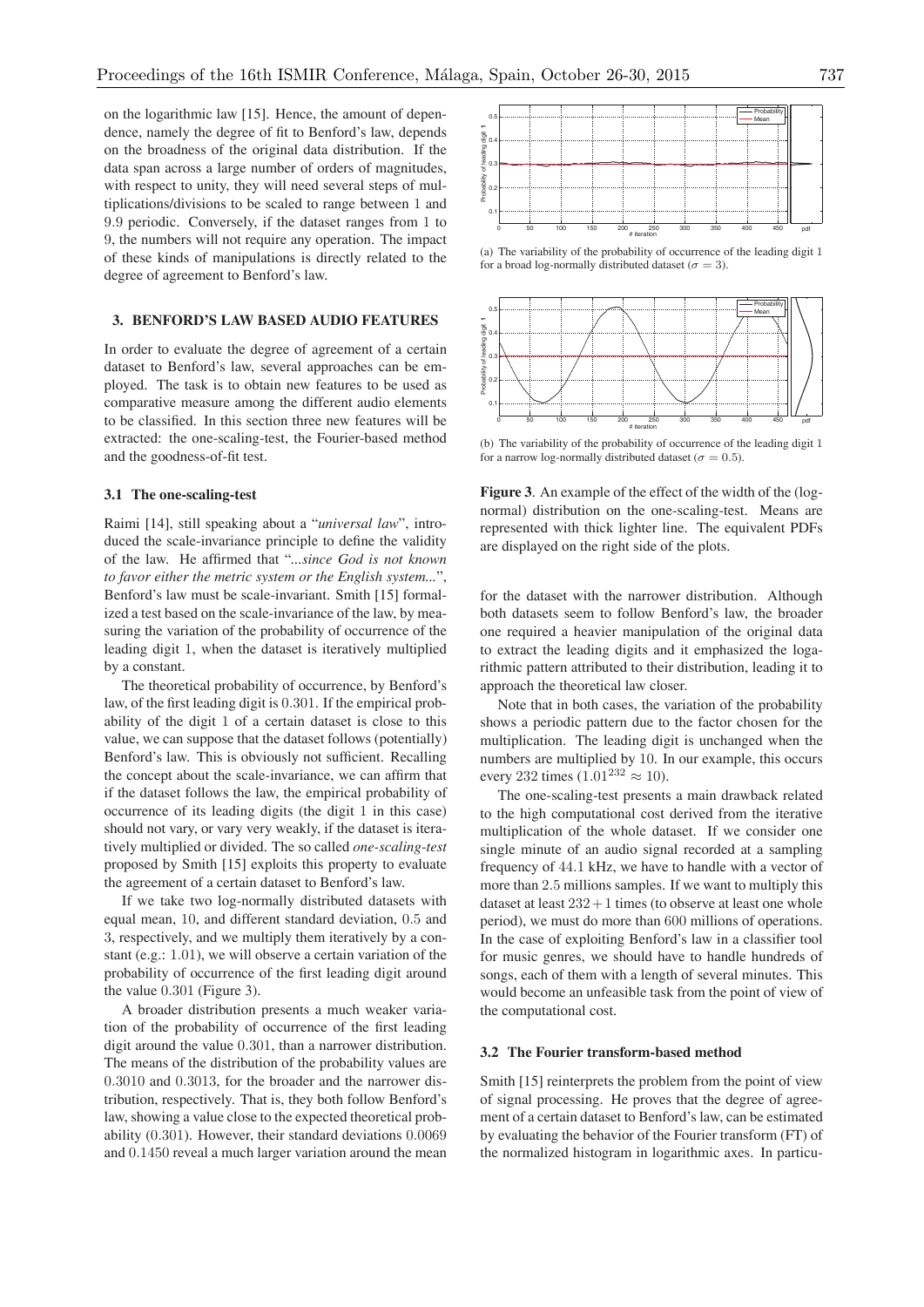lar, the measure of how fast the transform falls, from its maximum value (1 at frequency 0) to its minimum value (zero at some frequency higher than zero), is directly related to the width of the distribution measured with the normalized histogram and, consequently, with the degree of correspondence with the law.

Ideally, in order to follow perfectly Benford's law, the Fourier transform should present a unitary value at frequency zero and a zero value at all the remaining frequencies. This would occur if the distribution was uniform from  $-\infty$  to  $+\infty$  [12].

In real-life, this does not occur. Hence, the faster the Fourier transform drops to zero, the closer the agreement of the dataset to Benford's law. In particular, Smith defines the value at frequency 1 as the threshold to discriminate between the agreement or not of the dataset to the law [15]. If the transform of the histogram in logarithmic axes (denoted as PDF) falls to zero before frequency 1*Hz*, the correspondent dataset follows Benford's law. If it does not occur, the dataset does not follow the law. In practice, the value of the PDF at  $f = 1 Hz$  is a reliable index of the degree of agreement with the law.

In Figure 4, an example of the application of the Fourier transform to the histograms of the dataset tested in the previous section, is shown.



(a) Broad log-normally distributed dataset. Left: distribution on a logarithmic axis. Right: Fourier transform of the distribution (PDF).



(b) Narrow log-normally distributed dataset. Left: distribution on a logarithmic axis. Right: Fourier transform of the distribution (PDF).

**Figure 4**. Example of the application of the Fourier transform for the estimation of the agreement of the data to Benford's law. The transform of the broader distribution drops to zero faster than the narrower one, revealing a closer correlation with the law.

The distribution of the data shown in Figure  $4(a)$  is broader than the one in Figure 4(b). Actually the two datasets are the same that were previously analyzed in Figure 3, with standard deviation 3 and 0*.*5, respectively. The PDF of the broader distribution falls to zero much faster than the narrower one. In particular, the amplitude of the PDF at frequency 1*Hz* is 0*.*0023 and 0*.*4184, for the broader and the narrower distribution, respectively. This issue reveals a closer agreement to Benford's law of the broader distribution, as observed previously.

Note that unlike the one-scaling-test, the method based on the Fourier transform has a reasonable computational cost. Furthermore, this method returns a higher discriminant range for the two datasets: The ratio between the two standard deviations of the one-scaling-test is about 20, while the ratio between the two values of the transforms at frequency  $1Hz$  is about 180. If the aim of the application of Benford's law is a boolean discrimination of the data, then the Fourier transform-based method is efficient.

# **3.3** The  $\chi^2$  divergence and the goodness-of-fit test

An alternative to the the two empirical methods proposed so far, is the well known  $\chi^2$  test [9]. It is called the *goodness-of-fit* test and it returns a measure of how well an empirical distribution fits a theoretical one.

The divergence is calculated as follows:

$$
D = \frac{(f(d) - P(d))^2}{P(d)} \tag{2}
$$

where  $f(d)$  is the empirical relative frequency of the digit *d* and *P*(*d*) stands for its theoretical probability defined, in our case, by Benford's law, detailed in equation (1).

The null hypothesis *H*0 is verified if its associated probability (the *p*-value) does not exceed the significance level fixed a priori. This probability value, when the test is passed, can be employed as additional information for the measure of the agreement to Benford's law.

The goodness-of-fit test applied to the two datasets analyzed before, returns a divergence value of 0*.*2484 and 0*.*0009, for the narrower and the broader distribution, respectively. Actually, the narrower distributed dataset did not pass the test. In Figure 5, the two empirical distributions of the leading digits are shown.



**Figure 5**. The distribution of the leading digits for the two datasets of the previous example. Both empirical distributions are compared against the theoretical values.

Once again, the broader distribution reveals a larger correlation with Benford's law, than the narrower one. Note that the ratio between the two divergences (about 280) is even larger than the one measured between the two values of the transform in the previous example.

Nevertheless, the approach based on the Fourier transform does not need to extract the samples in the dataset and it is, therefore, more efficient.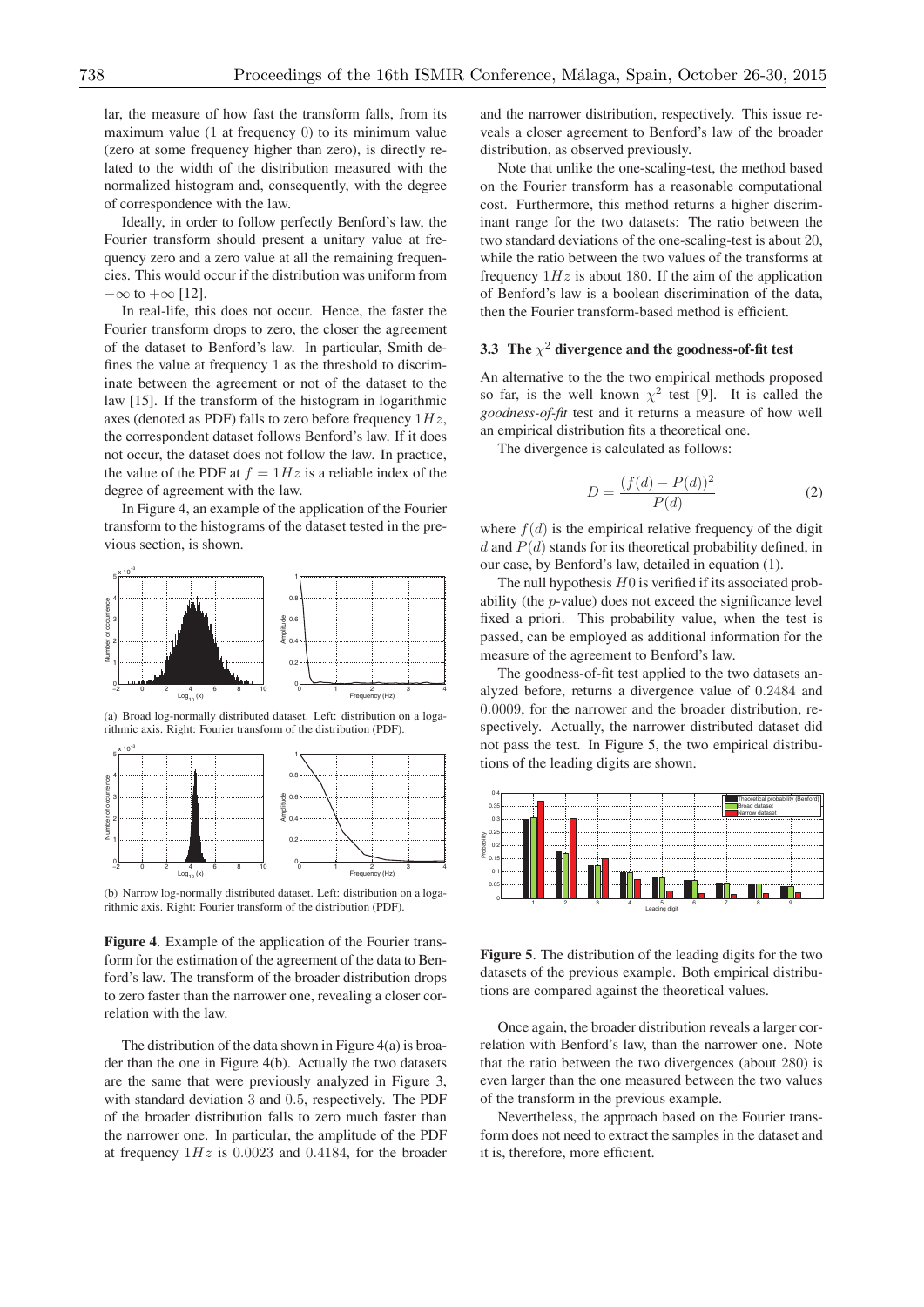# **4. EVALUATION OF BENFORD'S LAW PERFORMANCE IN PATTERN RECOGNITION TASKS FOR MUSIC SIGNALS**

In this section, the performance of the proposed features based on quantitative measurements of agreement to Benford's law is evaluated in two concrete audio tasks.

#### **4.1 Real and artificially assembled chords**

Often, the methods employed in the evaluation of the algorithms for multi-pitch estimation are based on the usage of ground-truth datasets of artificially assembled chords, i.e. made up by the summation of individual waveforms of the single notes that compose the chords. In this context, this procedure leads to cleaner spectra that can be more easily analysed. Benford's law based audio features are employed to discriminate between real and artificially assembled chords. A set of 230 chords has been examined. The half of them are real chord [3] and the other half are the same chords but artificially assembled adding single notes. The two sets of chords do not reveal any kind of significant difference when submitted to a perceptual evaluation. They sound practically the same.

Using this data set, the descriptors to evaluate the agreement of the data to Benford's law have been calculated for each pair of chords (real and artificially assembled). The ones-scaling test has not been performed because of its high computational costs. In order to evaluate the performance of the new Bendford's law based features, they have been compared against a set of time and frequency features commonly used for the music classification task (RMS, ZCR, CER, SPF) [16].

The descriptors defined in this context reflect a notable discrepancy between the two classes of chords. Surprisingly, an average value of the 30% of the samples (12 out of 115 for the artificial chords and 56 out of 115 of the real chords) did not pass the  $\chi^2$  test. The signals showed rather skewed distributions on the logarithmic axis with the consequent decrease of the level of agreement to Benford's law.

A *knn* classifier has been adopted here to perform the classification of the chords using both the set of single features selected and the two groups of features with and without the two Benford's law-based descriptors. As it is shown in Table 1, Benford's law-based features behave rather well when compared against the typical features for audio classification. Also, the multidimensional set of descriptors improves its performance with the inclusion of the two Benford's law-based features. It is interesting to note that the artificial chords returned smaller values of  $PDF(f = 1Hz)$  than the real chords (see Figure 6).

#### **4.2 Quality of MIDI conversion**

Recalling the 'Nature-dependence' of Benford's law, we formulate the hypothesis that the agreement of MIDI [10] audio to Benford's law, could be used as a ranking measure for the quality of automatic MIDI converters. Two software tools for automatic MIDI conversion were tested: the

| <b>Feature</b>                      | Success rate $(\% )$ |
|-------------------------------------|----------------------|
| <b>Benford's law-based features</b> |                      |
| $PDF(f = 1Hz)$                      | 80.87                |
| $\chi^2$ divergence                 | 71.74                |
| <b>Time and Frequency features</b>  |                      |
| Root mean square                    | 82.61                |
| Zero crossing rate                  | 68.70                |
| Cepstrum residuals                  | 58.26                |
| Spectral flux                       | 72.61                |
| <b>Grouped-feature set</b>          |                      |
| Time and Frequency features set     | 79.57                |
| Benford's law-based features added  | 82.17                |

**Table 1**. Real and artificial chord classification accuracy of the single-feature tests and the grouped-feature tests.



**Figure 6**. Box-whiskers plot of the amplitude of  $PDF(f = 1Hz)$ , for artificial and real chords. The nonoverlapping notches, indicating the 95% confidence interval of the two medians, reveal good discrimination power of the analyized feature.

freeware software AMAZING MIDI (v1.70) by arakisoftware [2] and the shareware software AKoff Music Composer (v2.0) by the AKoff Sound Labs [1]. Both of them present at least two different configuration sets. In particular, the AKoff software has been run with and without the application of the 'overtones filtering', a utility to filter the highest harmonics of the spectrum, while the AMAZING MIDI software has been executed with and without a time and an amplitude filter (to reduce the range of amplitude and note duration).

The term "quality of a MIDI conversion" is a rather subjective concept, i.e., it may depend on the person who is evaluating that quality. Therefore, the sounds of the automatic conversion tools have been listened carefully by a team of ten expert musicians who have evaluated personally both the similarity between the converted track and the original one, and the overall quality of the MIDI audio. Each listener had to rank the MIDI converters with a score in the range 0 (the worst quality) to 100 (the best quality). Table 2 shows the mean of the subjective test scores obtained by each tool/configuration.

In Figure 7, an example of the test performed, applied to the song 'Come sei veramente' by the pianist G. Allevi, is shown. The original track returned the smallest value in the ones-scaling test,  $PDF(f = 1Hz)$  and the  $\chi^2$  diver-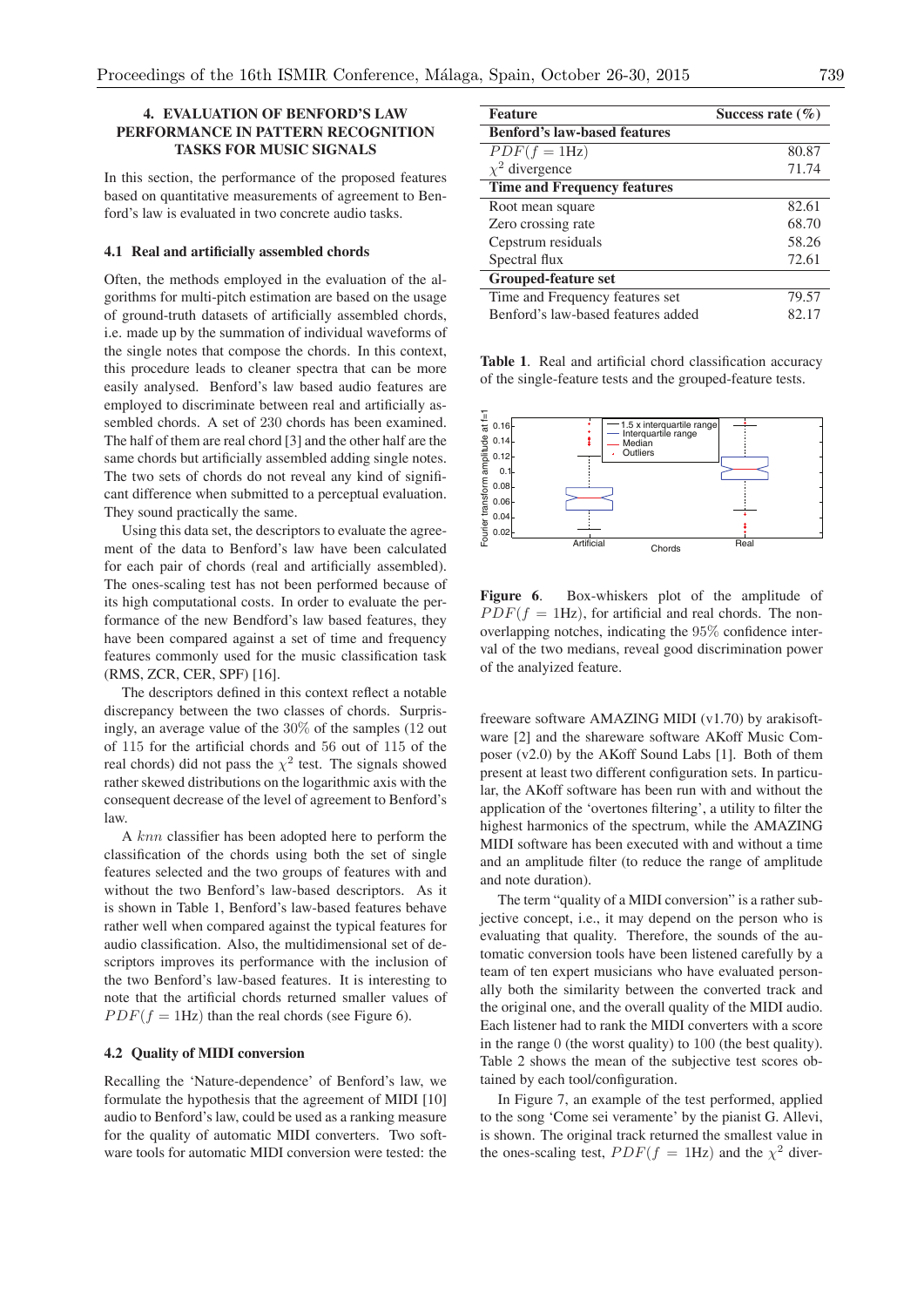| Software/configuration         | <b>Mean score</b> |
|--------------------------------|-------------------|
| AKoff with overtone control    | 27/100            |
| AKoff without overtone control | 48/100            |
| AmazingMIDI with filters       | 75/100            |
| AmazingMIDI without filters    | 80/100            |

**Table 2**. Mean subjective ranks of the four combination of tool and configuration employed in the MIDI-quality test.

gence, with respect to the other four MIDI versions. The two outcomes of the AKoff software returned the largest values of each descriptor, revealing the lowest accordance to Benford's law. Note the relation between features extracted and the subjective ranks in Table 2. Therefore, the accordance to Benford's law provide us with a measure of the quality of the MIDI converters.



**Figure 7**. The three Benford's law-based features calculated for the track 'Come sei veramente' by the Italian pianist Giovanni Allevi. Divergence values are multiplied by 10 for displaying purposes.

#### **5. CONCLUSIONS**

In this paper, it has been shown how Benford's law can be conveniently exploited to extract useful features that can be successfully used in different audio pattern recognition tasks. Three new Benford's law based audio features based on different measurement of the agreement to Benford's law have been proposed.

Two concrete tasks have been addressed to highlight this novel context of application of Bendford's law for audio signal. For chord analysis, the new proposed features are rather compelling as good discriminators when compared against other typical features for speech and audio classification and also the results obtained for the determination of the quality of the automatic MIDI conversions are promising.

Therefore, through this paper it has been illustrated how Benford's law, that substantially arises as a matter of shape and width of the distribution of the leading digits of the data, can be conveniently exploited for audio classification problems.

# **6. ACKNOWLEDGEMENT**

This work has been funded by the Ministerio de Economía y Competitividad of the Spanish Government under Project No. TIN2013-47276-C6-2-R and Project No. TIN2013- 47276-C6-1-R. This work has been partially done at Universidad de Malaga, Campus de Excelencia Internacional ´ (CEI) Andalucía Tech.

#### **7. REFERENCES**

- [1] AKoff-Sound-Labs. AKoof music composer, wavto-midi converter. http://www.akoff.com/ music-composer.html, 2011.
- [2] Arakisoftware. AmazingMIDI, wav to midi converter for music transcription. http://www.pluto. dti.ne.jp/˜araki/amazingmidi, 2011.
- [3] Ana M. Barbancho, Isabel Barbancho, Lorenzo J. Tardón, and Emilio Molina. Database of Piano *Chords. An Engineering View of Harmony*. Springer-Verlag, New York, NY, USA, 2013.
- [4] Frank Benford. The law of anomalous numbers. *Proceedings of the American Philosophical Society*, 78(4):551–572, 1938.
- [5] Joseph Deckert, Mikhail Myagkov, and Peter C. Ordeshook. The irrelevance of benfords law for detecting fraud in elections. *Caltech/MIT Voting Technology Project*, 1(9), 2010.
- [6] Esteve del Acebo and Mateu Sbert. Benford's law for natural and synthetic images. In *Computational Aesthetics*, pages 169–176. Eurographics Association, 2005.
- [7] Theodore P. Hill. A statistical derivation of the significant-digit law. *Statistical Science*, 10(4):354– 363, 1995.
- [8] Brian A. Jacob and Steven D. Levitt. Rotten apples: An investigation of the prevalence and predictors of teacher cheating. *The Quarterly Journal of Economics*, 118(3):843–877, 2003.
- [9] Averill M. Law and W. David Kelton. *Simulation Modeling and Analysis*. McGraw Hill, Inc., 1991.
- [10] Robert A. Moog. Midi: Musical instrument digital interface. *Journal of the Audio Engineering Society*, 34(5):394–404, 1986.
- [11] Simon Newcomb. Note on the frequency of use of the different digits in natural numbers. *American Journal of Mathematics*, 4(1):39–40, 1881.
- [12] Alan V. Oppenheim and Ronald W. Schafer. *Discrete-Time Signal Processing, 3/E*. Prentice Hall, 2010.
- [13] Athanasios Papoulis and S. Unnikrishna Pillai. *Probability, Random Variables and Stochastic Processes*. McGraw Hill, 2002.